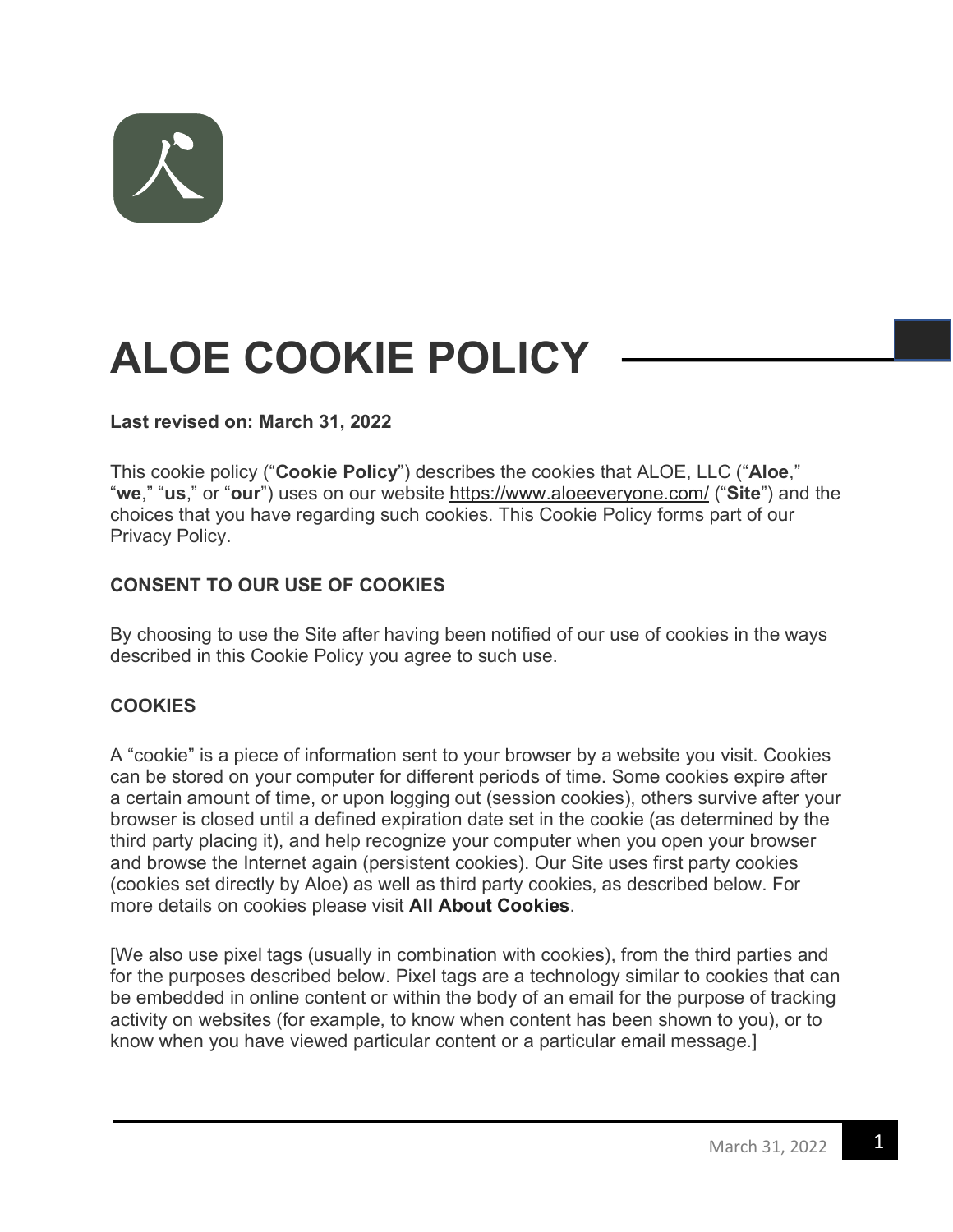# **TYPE OF COOKIES USED**

We use the following types of cookies:

- Strictly Necessary Cookies: These cookies are used to provide users with services available through the Site, including the ability to log-in, access secure areas, provide pop-up notices and accept language from sign up forms. These cookies are essential for using and navigating the Site, and cannot be disabled. Without these cookies, basic functions of our Site would not work. We also use necessary cookies to remember a user's choice about cookies on the Site.
- Analytics: These cookies are used to collect information in the aggregate about how visitors use our Site (including number of page views, number of visitors, and time spent on each page). We use Google Analytics to help us improve our Site and the user experience on it, for example by making sure users can find what they need easily. We anonymize IP addresses in Google Analytics, and the anonymized data is transmitted to and stored by Google on servers in the United States. You can find Information on Google Analytics cookies expiration **here**. For more information on Google Analytics privacy practices, click **here**. You can opt out of Google Analytics by installing the Google Analytics Opt-out Browser Add-on **here**.
- Functionality: These cookies are used to remember choices (e.g., user name, language or the region users are in) and provide enhanced, more personal features. The table below provides more information about these cookies.

## **YOUR OPTIONS**

On most web browsers, you will find a "help" section on the toolbar. Please refer to this section for information on how to receive a notification when you are receiving a new cookie and how to turn cookies off.

Please note that if you limit the ability of websites to set cookies, you may be unable to access certain parts of the Site and you may not be able to benefit from the full functionality of the Site.

# **CHANGES**

We may change the type of third party service providers that place cookies on the Site and amend this Cookie Policy at any time by posting the amended version on the Site. Unless additional notice or consent is required by applicable laws, such posting will serve as your notification of these changes.

# **CONTACT US**